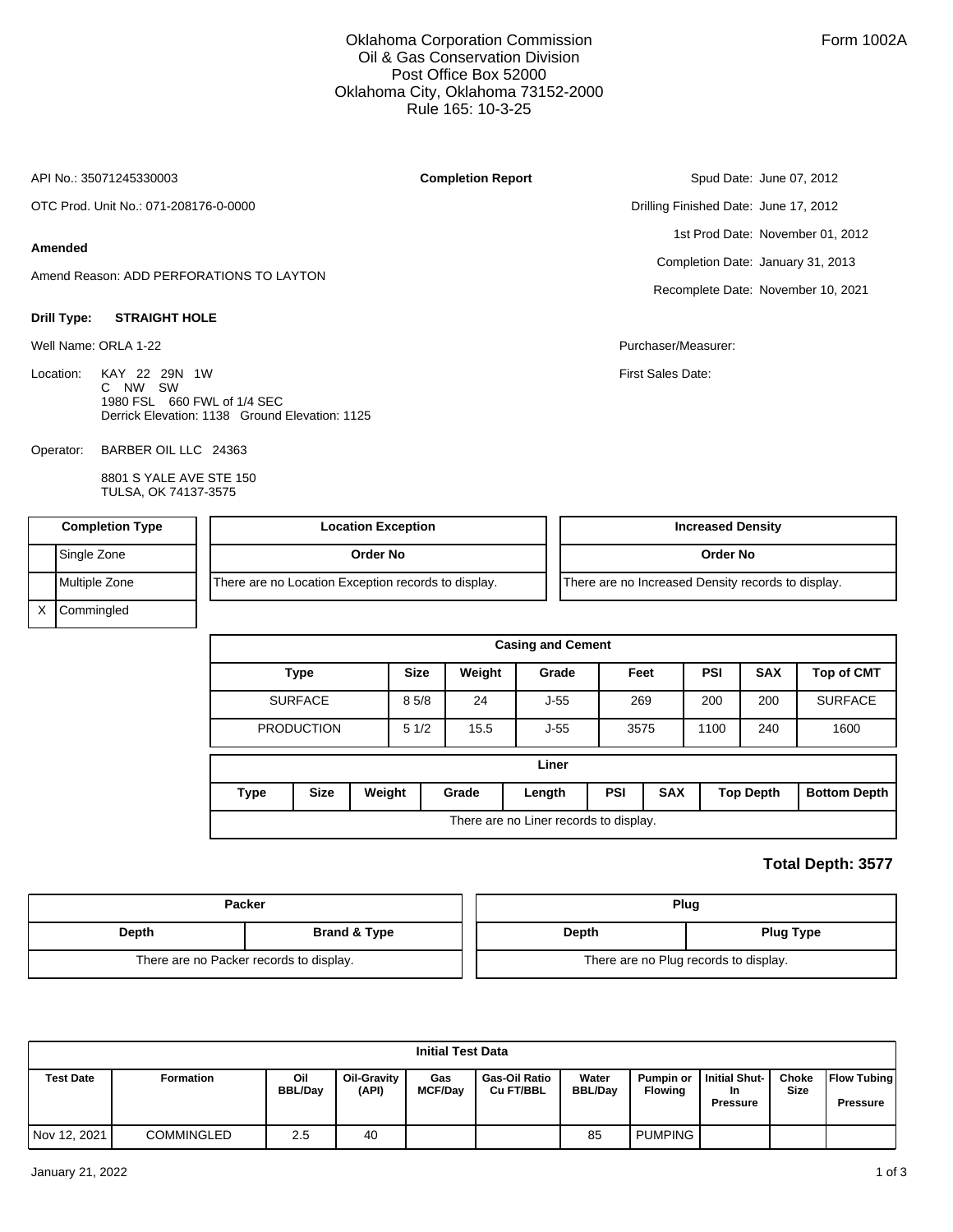| Formation Name: LAYTON<br><b>Spacing Orders</b><br>Order No<br>595005<br><b>Acid Volumes</b><br><b>NONE</b><br>Formation Name: LAYTON<br><b>Spacing Orders</b><br><b>Order No</b> | <b>Unit Size</b><br>160<br><b>Unit Size</b> | Code: 405LYTN<br><b>Perforated Intervals</b><br>From<br>2878<br><b>Fracture Treatments</b><br><b>NONE</b><br>Code: 405LYTN<br><b>Perforated Intervals</b> | Class: OIL<br>To<br>2886<br>Class: OIL |
|-----------------------------------------------------------------------------------------------------------------------------------------------------------------------------------|---------------------------------------------|-----------------------------------------------------------------------------------------------------------------------------------------------------------|----------------------------------------|
|                                                                                                                                                                                   |                                             |                                                                                                                                                           |                                        |
|                                                                                                                                                                                   |                                             |                                                                                                                                                           |                                        |
|                                                                                                                                                                                   |                                             |                                                                                                                                                           |                                        |
|                                                                                                                                                                                   |                                             |                                                                                                                                                           |                                        |
|                                                                                                                                                                                   |                                             |                                                                                                                                                           |                                        |
|                                                                                                                                                                                   |                                             |                                                                                                                                                           |                                        |
|                                                                                                                                                                                   |                                             |                                                                                                                                                           |                                        |
|                                                                                                                                                                                   |                                             |                                                                                                                                                           |                                        |
|                                                                                                                                                                                   |                                             | From                                                                                                                                                      | To                                     |
| 595005                                                                                                                                                                            | 160                                         | 2886                                                                                                                                                      | 2890                                   |
| <b>Acid Volumes</b>                                                                                                                                                               |                                             | <b>Fracture Treatments</b>                                                                                                                                |                                        |
| 500 GALLONS                                                                                                                                                                       |                                             | <b>NONE</b>                                                                                                                                               |                                        |
| Formation Name: OSWEGO                                                                                                                                                            |                                             | Code: 404OSWG                                                                                                                                             | Class: OIL                             |
| <b>Spacing Orders</b>                                                                                                                                                             |                                             | <b>Perforated Intervals</b>                                                                                                                               |                                        |
| Order No                                                                                                                                                                          | <b>Unit Size</b>                            | From                                                                                                                                                      | To                                     |
| 595005                                                                                                                                                                            | 160                                         | 3269                                                                                                                                                      | 3274                                   |
|                                                                                                                                                                                   |                                             | 3274                                                                                                                                                      | 3280                                   |
|                                                                                                                                                                                   |                                             | 3280                                                                                                                                                      | 3286                                   |
|                                                                                                                                                                                   |                                             | 3303                                                                                                                                                      | 3312                                   |
| <b>Acid Volumes</b>                                                                                                                                                               |                                             | <b>Fracture Treatments</b>                                                                                                                                |                                        |
| 2,500 GALLONS                                                                                                                                                                     |                                             | <b>NONE</b>                                                                                                                                               |                                        |
|                                                                                                                                                                                   | Formation Name: MISSISSIPPI CHAT            | Code: 401MSSCT                                                                                                                                            | Class: OIL                             |
| <b>Spacing Orders</b>                                                                                                                                                             |                                             | <b>Perforated Intervals</b>                                                                                                                               |                                        |
| Order No                                                                                                                                                                          | <b>Unit Size</b>                            | From                                                                                                                                                      | To                                     |
| 595005                                                                                                                                                                            | 160                                         | 3460                                                                                                                                                      | 3479                                   |
| <b>Acid Volumes</b>                                                                                                                                                               |                                             | <b>Fracture Treatments</b>                                                                                                                                |                                        |
| 7,500 GALLONS                                                                                                                                                                     |                                             | <b>NONE</b>                                                                                                                                               |                                        |
|                                                                                                                                                                                   | Formation Name: COMMINGLED                  | Code: 000CMGL                                                                                                                                             | Class: OIL                             |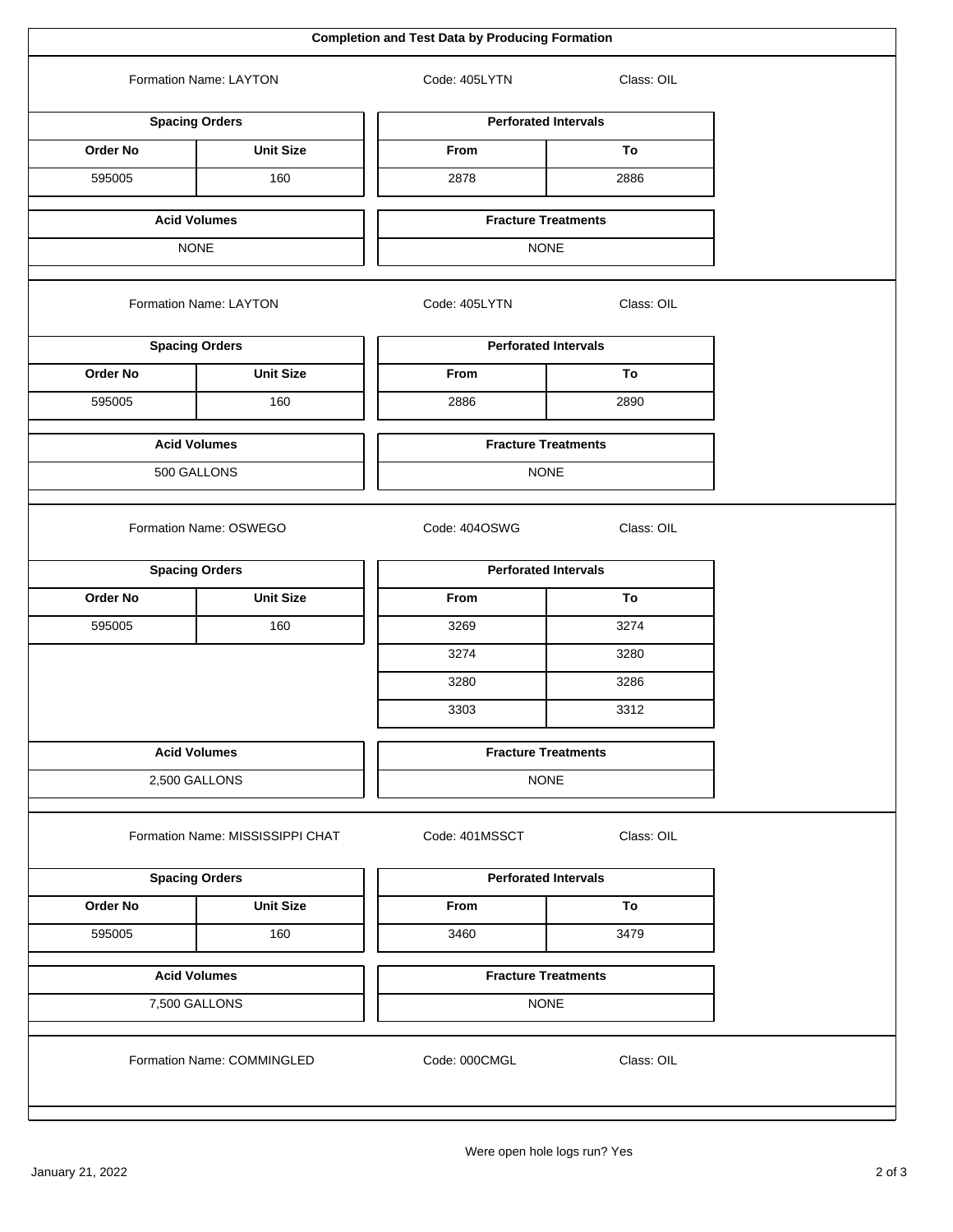| <b>Formation</b>        | Top |
|-------------------------|-----|
| <b>NEVA</b>             |     |
| <b>LAYTON</b>           |     |
| <b>CLEVELAND SAND</b>   |     |
| <b>OSWEGO LIME</b>      |     |
| <b>MISSISSIPPI CHAT</b> |     |

Date last log run: June 16, 2012

Were unusual drilling circumstances encountered? No Explanation:

### **Other Remarks**

THIS FORM IS SUBMITTED TO SHOW THAT PERFORATIONS WERE ADDED TO THE EXISTING LAYTON FORMATION AND THEN THE EXISTING PERFORATIONS AS WELL AS THE ADDED PERFORATIONS WERE ACIDIZED.

# **FOR COMMISSION USE ONLY**

Status: Accepted

1147458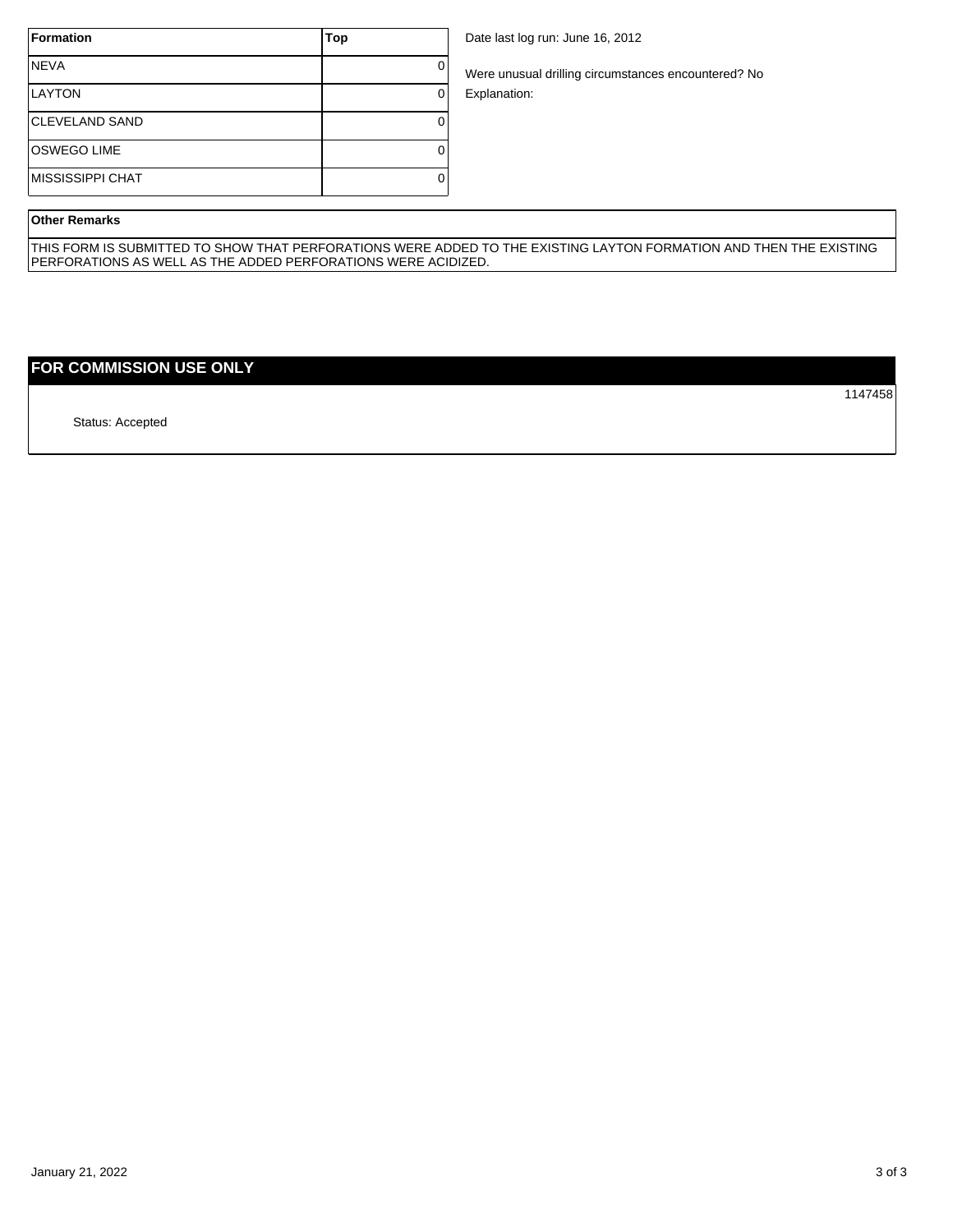|                                                                                            | がろ                                                                                                                                                                                                                                      |                                                                      |                           |                                                        |                          |                                                    |   |                                                   |                             |              |            |                             |
|--------------------------------------------------------------------------------------------|-----------------------------------------------------------------------------------------------------------------------------------------------------------------------------------------------------------------------------------------|----------------------------------------------------------------------|---------------------------|--------------------------------------------------------|--------------------------|----------------------------------------------------|---|---------------------------------------------------|-----------------------------|--------------|------------|-----------------------------|
| API<br>071-24533<br>NO.<br>OTC PROD. 071-208176<br>UNIT NO.                                | P.O. Box 52000<br>Oklahoma City, OK 73152-2000<br>405-522-0577                                                                                                                                                                          | Oil and Gas Conservation Division<br>OCCCentralProcessing@OCC.OK.GOV |                           |                                                        |                          | <b>OKLAHOMA</b><br>Corporation<br><b>ommission</b> |   |                                                   |                             |              |            | Form 1002A<br>Rev. 2020     |
| O ORIGINAL                                                                                 |                                                                                                                                                                                                                                         |                                                                      |                           |                                                        | Rule 165:10-3-25         |                                                    |   |                                                   |                             |              |            |                             |
| AMENDED (Reason)                                                                           | Add perfs to Layton                                                                                                                                                                                                                     |                                                                      |                           |                                                        | <b>COMPLETION REPORT</b> |                                                    |   |                                                   | 640 Acres                   |              |            |                             |
| TYPE OF DRILLING OPERATION<br>U STRAIGHT HOLE                                              | <b>JOIRECTIONAL HOLE</b>                                                                                                                                                                                                                | <b>HORIZONTAL HOLE</b>                                               | <b>SPUD DATE</b>          | <b>DRLG FINISHED</b>                                   | 6/7/2012                 |                                                    |   |                                                   |                             |              |            |                             |
| <b>SERVICE WELL</b><br>If directional or horizontal, see reverse for bottom hole location. |                                                                                                                                                                                                                                         |                                                                      | DATE                      | DATE OF WELL                                           | 6/17/2012                |                                                    |   |                                                   |                             |              |            |                             |
| COUNTY<br>Kay<br><b>LEASE</b>                                                              | <b>SEC 22</b>                                                                                                                                                                                                                           | TWP29N RGE<br>1W<br><b>WELL</b>                                      | <b>COMPLETION</b>         |                                                        | 1/31/2013                |                                                    |   |                                                   |                             |              |            |                             |
| NAME                                                                                       | Orla                                                                                                                                                                                                                                    | $1 - 22$<br>NÓ.                                                      |                           | 1st PROD DATE                                          | 11/1/2012                |                                                    | w |                                                   |                             |              |            |                             |
| 174<br>С<br><b>ELEVATION</b>                                                               | 1/4 NW 1/4 SW 1/4 FM                                                                                                                                                                                                                    | 660<br>1980'<br>$ \mathsf{rw}  =$                                    |                           | RECOMP DATE 11/10/2021                                 |                          |                                                    |   |                                                   |                             |              |            |                             |
| 1138<br>Ground<br>Demck FL<br><b>OPERATOR</b>                                              | 1125<br>Lallude                                                                                                                                                                                                                         |                                                                      | Longitude<br>OTC/OCC      |                                                        |                          |                                                    |   |                                                   |                             |              |            |                             |
| <b>NAME</b>                                                                                | Barber Oil, LC                                                                                                                                                                                                                          |                                                                      | OPERATOR NO.              |                                                        | 24363                    |                                                    |   |                                                   |                             |              |            |                             |
| <b>ADDRESS</b>                                                                             |                                                                                                                                                                                                                                         | 8801 South Yale Avenue, Suite 150<br><b>STATE</b>                    |                           | lzıp.                                                  | 74137                    |                                                    |   |                                                   |                             |              |            |                             |
| <b>CITY</b>                                                                                | Tulsa                                                                                                                                                                                                                                   | CASING & CEMENT (Attach Form 1002C)                                  | ОΚ                        |                                                        |                          |                                                    |   |                                                   | <b>LOCATE WELL</b>          |              |            |                             |
| <b>COMPLETION TYPE</b><br>SINGLE ZONE                                                      |                                                                                                                                                                                                                                         | TYPE                                                                 | <b>SIZE</b>               | WEIGHT                                                 | <b>GRADE</b>             | FEET                                               |   | PSI                                               | SAX                         |              | TOP OF CMT |                             |
| <b>MULTIPLE ZONE</b><br>Application Date                                                   |                                                                                                                                                                                                                                         | CONDUCTOR                                                            |                           |                                                        |                          |                                                    |   |                                                   |                             |              | Surface    |                             |
| <b>Application Date</b><br><b>LOCATION EXCEPTION</b>                                       |                                                                                                                                                                                                                                         | <b>SURFACE</b><br><b>INTERMEDIATE</b>                                | 8 5/8"                    | 24#                                                    | $J-55$                   | 269'                                               |   | 200#                                              | 200                         |              |            |                             |
| ORDER NO.<br>MULTIUNIT ORDER NO.                                                           |                                                                                                                                                                                                                                         | <b>PRODUCTION</b>                                                    | 51/2"                     | 15.5#                                                  | J-55                     | 3575'                                              |   | 1100#                                             | 240                         |              | 1600'      |                             |
| <b>INCREASED DENSITY</b>                                                                   |                                                                                                                                                                                                                                         | LINER                                                                |                           |                                                        |                          |                                                    |   |                                                   |                             |              |            |                             |
| ORDER NO.<br>PACKER @                                                                      | <b>BRAND &amp; TYPE</b>                                                                                                                                                                                                                 | PLUG <sub>®</sub>                                                    | TYPE                      |                                                        | PLUG <sub>®</sub>        | TYPE                                               |   |                                                   | <b>TOTAL</b>                |              | 3577'      |                             |
| PACKER <sub>®</sub>                                                                        | BRAND & TYPE                                                                                                                                                                                                                            | PLUG <sub>@</sub>                                                    | <b>TYPE</b>               |                                                        | PLUG@                    | <b>TYPE</b><br>40405WG                             |   |                                                   | <b>DEPTH</b><br>$401 - 105$ |              |            |                             |
| <b>COMPLETION &amp; TEST DATA BY PRODUCING FORMATION</b><br><b>FORMATION</b>               | Layton                                                                                                                                                                                                                                  | $7405L47\Lambda$<br>Layton                                           |                           | Oswego                                                 |                          |                                                    |   | Mississippi Chat                                  |                             |              |            |                             |
| <b>SPACING &amp; SPACING</b><br><b>ORDER NUMBER</b>                                        | 595005 - 160 ac                                                                                                                                                                                                                         | 595005 - 160 ad 595005 - 160 ac                                      |                           |                                                        |                          |                                                    |   | 595005 - 160 acres                                |                             |              |            |                             |
| CLASS: OII, Gas, Dry, Inj,<br>Disp, Comm Disp, Svo                                         | $\mathbf{r}$<br>Oil                                                                                                                                                                                                                     | Ŷ<br>Gas                                                             | Gas                       |                                                        | ž                        |                                                    | ÷ | lGas                                              | $\tilde{\mathbf{r}}$        |              |            |                             |
|                                                                                            | 2878'-2886'                                                                                                                                                                                                                             | 2886'-2890'                                                          |                           | 3269'-3274'                                            |                          |                                                    |   | 3460'-3479'                                       |                             |              |            |                             |
| PERFORATED<br><b>INTERVALS</b>                                                             |                                                                                                                                                                                                                                         |                                                                      |                           | 3274'-3280'                                            |                          |                                                    |   |                                                   |                             |              |            |                             |
|                                                                                            |                                                                                                                                                                                                                                         |                                                                      |                           | 3303'3312'                                             |                          | 3280'-3286'                                        |   |                                                   |                             |              |            |                             |
| <b>ACID/VOLUME</b>                                                                         | No                                                                                                                                                                                                                                      | 500 gal                                                              |                           | 2500 gal                                               |                          |                                                    |   | 7500 gal                                          |                             |              |            |                             |
|                                                                                            | No                                                                                                                                                                                                                                      | No                                                                   |                           | No                                                     |                          |                                                    |   | No.                                               |                             |              |            |                             |
| <b>FRACTURE TREATMENT</b><br>(Fluids/Prop Amounts)                                         |                                                                                                                                                                                                                                         |                                                                      |                           |                                                        |                          |                                                    |   |                                                   |                             |              |            | RECEIVED                    |
|                                                                                            |                                                                                                                                                                                                                                         |                                                                      |                           |                                                        |                          |                                                    |   |                                                   |                             |              |            | <b>JAN 0 6 2022</b>         |
|                                                                                            | Min Gas Allowable<br>oR                                                                                                                                                                                                                 | (165:10-17-7)<br>Commingle All zones                                 |                           |                                                        |                          | Purchaser/Moasuror<br><b>First Sales Date</b>      |   |                                                   |                             |              |            |                             |
| INITIAL TEST DATA                                                                          | Oll Allowable                                                                                                                                                                                                                           | $(166:10-13-3)$                                                      |                           |                                                        |                          |                                                    |   | 7/27/2012                                         |                             |              |            | <b>OKLAHOMA</b> CORPORATION |
| INITIAL TEST DATE                                                                          | 11/12/2021                                                                                                                                                                                                                              | 10/30/2012                                                           |                           | 8/15/2012                                              |                          |                                                    |   | 4                                                 |                             |              |            | <del>com</del> mission      |
| OIL-BBL/DAY<br>OIL-GRAVITY (API)                                                           | 2.50<br>40                                                                                                                                                                                                                              | 1<br>40                                                              |                           | 1.5<br>39                                              |                          |                                                    |   | ίO                                                |                             |              |            |                             |
| GAS-MCF/DAY                                                                                | 0                                                                                                                                                                                                                                       | 120                                                                  |                           | 6,0                                                    |                          |                                                    |   | åb                                                |                             |              |            |                             |
| GAS-OIL RATIO CU FT/BBL                                                                    | 0                                                                                                                                                                                                                                       | 20000                                                                |                           | 10000                                                  |                          |                                                    |   | 20000                                             |                             |              |            |                             |
| <b>WATER-BBL/DAY</b>                                                                       | .85                                                                                                                                                                                                                                     |                                                                      |                           | V10                                                    |                          |                                                    |   | /do                                               |                             |              |            |                             |
| PUMPING OR FLOWING                                                                         | Pump                                                                                                                                                                                                                                    | Pump.                                                                |                           | <b>Flump</b>                                           |                          |                                                    |   | <b>Pump</b>                                       |                             |              |            |                             |
| INITIAL SHUT-IN PRESSURE                                                                   | <b>N/A</b>                                                                                                                                                                                                                              | h20                                                                  |                           | /120                                                   |                          |                                                    |   | 260                                               |                             |              |            |                             |
| CHOKE SIZE                                                                                 | N/A                                                                                                                                                                                                                                     | N/À                                                                  |                           | <b>NIA</b>                                             |                          |                                                    |   | <b>N/A</b><br><b>N/A</b>                          |                             |              |            |                             |
| FLOW TUBING PRESSURE                                                                       | <b>N/A</b>                                                                                                                                                                                                                              | NIA                                                                  |                           | <b>N/A</b>                                             |                          |                                                    |   |                                                   |                             |              |            |                             |
| alsa                                                                                       | A record of the formalions drifted through, and partinent remarks are presented on the reverse. I declare that I have knowledge of the contents of this report and am authorized by my organization<br>In pake this report, which<br>ГT |                                                                      |                           |                                                        |                          |                                                    |   |                                                   |                             | 918-838-5951 |            |                             |
| -a<br><b>SIGNATURE</b>                                                                     |                                                                                                                                                                                                                                         |                                                                      |                           | <b>Barbara Courtney</b><br><b>NAME (PRINT OR TYPE)</b> |                          |                                                    |   | <b>DATE</b>                                       |                             | PHONE NUMBER |            |                             |
| 8801 South Yale Ave, Suite 150<br><b>ADDRESS</b>                                           |                                                                                                                                                                                                                                         | Tulsa<br>CITY                                                        | <b>OK</b><br><b>STATE</b> | 74137<br><b>ZIP</b>                                    |                          |                                                    |   | bcourtney@barberollco.com<br><b>EMAIL ADDRESS</b> |                             |              |            |                             |